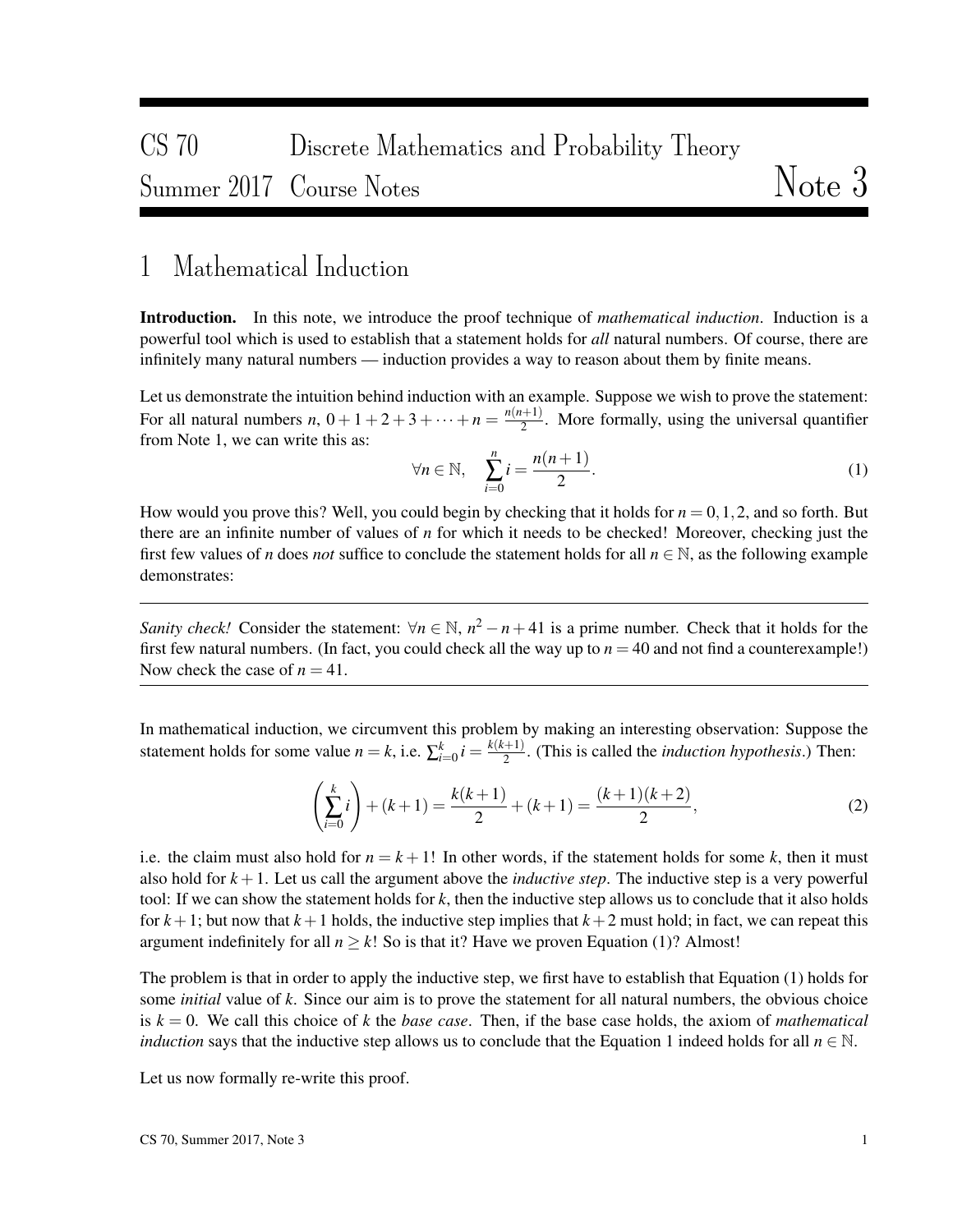Theorem 3.1.  $\forall n \in \mathbb{N}$ ,  $\sum_{n=1}^{\infty}$ ∑ *i*=0  $i = \frac{n(n+1)}{2}$  $\frac{1}{2}$ .

*Proof.* We proceed by *induction* on the variable *n*.

*Base case*  $(n = 0)$ : Here, we have  $\boldsymbol{0}$ ∑ *i*=0  $i = 0 = \frac{0(0+1)}{2}$  $\frac{1}{2}$ . Thus, the base case is correct.

*Inductive Hypothesis*: For arbitrary *n* = *k* ≥ 0, assume that  $\sum_{i=0}^{k} i = \frac{k(k+1)}{2}$  $\frac{+1}{2}$ . In words, the Inductive Hypothesis says "let's assume we have proved the statement for an arbitrary value of  $n = k \ge 0$ ".

*Inductive Step*: Prove the statement for  $n = (k+1)$ , i.e. show that  $\sum_{i=0}^{k+1} i = \frac{(k+1)(k+2)}{2}$  $\frac{2^{k+2}}{2}$ :

$$
\sum_{i=0}^{k+1} i = \left(\sum_{i=0}^{k} i\right) + (k+1) = \frac{k(k+1)}{2} + (k+1) = \frac{k(k+1) + 2(k+1)}{2} = \frac{(k+1)(k+2)}{2},\tag{3}
$$

where the second equality follows from the Induction Hypothesis. By the principle of mathematical induction, the claim follows.  $\Box$ 

*Sanity check!* How exactly did the Induction Hypothesis help us show the second equality in Equation (3)? (Hint: We used it to replace  $\sum_{i=0}^{k} i$  with something useful.)

**Recap.** What have we learned so far? Letting  $P(n)$  denote the statement  $\sum_{i=0}^{n} i = \frac{n(n+1)}{2}$  $\frac{(n+1)}{2}$ , our goal was to prove that ∀*n* ∈ N, *P*(*n*). The *principle of induction* asserts that to prove this requires three simple steps:

- 1. **Base Case:** Prove that  $P(0)$  is true.
- 2. **Inductive Hypothesis**: For arbitrary  $k > 0$ , assume that  $P(k)$  is true.
- 3. **Inductive Step**: With the assumption of the Inductive Hypothesis in hand, show that  $P(k+1)$  is true.

Let us visualize how these three steps fit together using dominoes. Let statement  $P(n)$  be represented by a sequence of dominoes, numbered from  $0, 1, 2, ..., n$ , such that  $P(0)$  corresponds to the  $0<sup>th</sup>$  domino,  $P(1)$ corresponds to the  $1^{st}$  domino, and so on. The dominoes are lined up so that if the  $k^{th}$  domino is knocked over, then it in turn knocks over the  $k+1^{st}$ . Knocking over the  $k^{th}$  domino corresponds to proving  $P(k)$  is true. And the induction step corresponds to the placement of the dominoes to ensure that if the *k th* domino falls, in turn it knocks over the  $k + 1<sup>st</sup>$  domino. The base case  $(n = 0)$  knocks over the 0*th* domino, setting off a chain reaction that knocks down all the dominoes!



Finally, a word about choosing an appropriate base case — in this example, we chose  $k = 0$ , but in general, the choice of base case will naturally depend on the claim you wish to prove.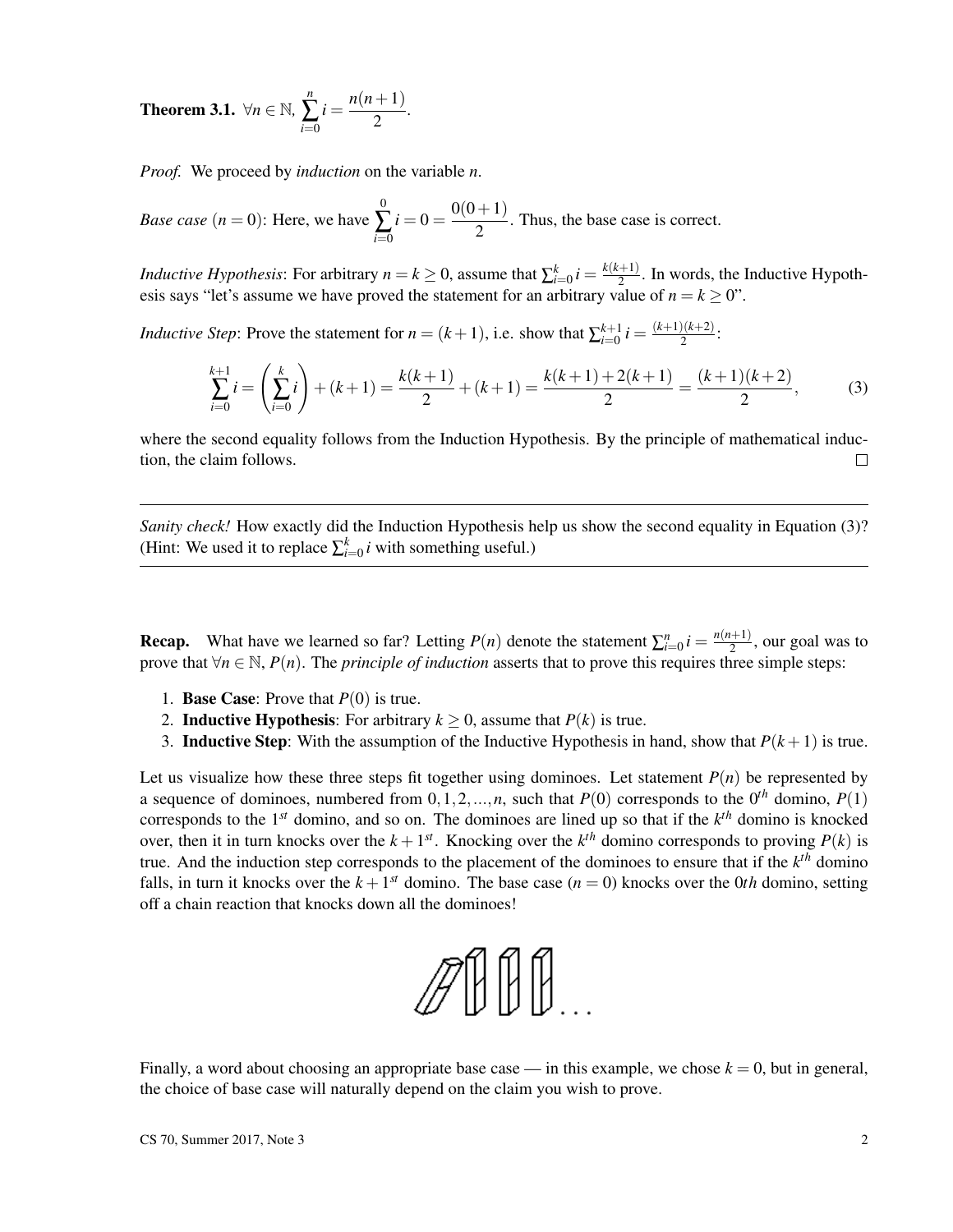Another proof by induction. Let us do another proof by induction. Recall from Note 1 that for integers *a* and *b*, we say that *a divides b*, denoted  $a|b$ , if and only if there exists an integer *q* satisfying  $b = aq$ .

*Sanity check!* How would you write the definition of *a*|*b* formally using quantifiers? (Answer:  $\forall a, b \in \mathbb{Z}$ , *a*|*b* iff ∃ *q* ∈  $\mathbb{Z}$  such that *b* = *aq*.)

**Theorem 3.2.**  $\forall n \in \mathbb{N}$ ,  $n^3 - n$  is divisible by 3.

*Proof.* We proceed by induction over *n*. Let *P*(*n*) denote the statement  $\forall n \in \mathbb{N}$ ,  $n^3 - n$  is divisible by 3. *Base case (n* = 0):  $P(0)$  asserts that  $3|(0^3 - 0)$  or  $3|0$ , which is true since any non-zero integer divides 0. *Inductive Hypothesis:* Assume for  $n = k \ge 0$  that  $P(k)$  is true. That is,  $3|(k^3 - k)$ , or  $\exists q \in \mathbb{Z}, k^3 - k = 3q$ . *Inductive Step:* We show that  $P(k+1)$  is true, i.e. that  $3|((k+1)^3 - (k+1))$ . To show this, we expand the number  $((k+1)^3 - (k+1))$  as follows:

$$
(k+1)^3 - (k+1) = k^3 + 3k^2 + 3k + 1 - (k+1)
$$
  
=  $(k^3 - k) + 3k^2 + 3k$   
=  $3q + 3(k^2 + k)$  for some  $q \in \mathbb{Z}$  (Induction Hypothesis)  
=  $3(q + k^2 + k)$ .

*Sanity check!* How exactly did the Induction Hypothesis help us show the third equality above?

We conclude that  $3|((k+1)^3 - (k+1))$ . Thus, by the principle of induction,  $\forall n \in \mathbb{N}$ ,  $3|(n^3 - n)$ .  $\Box$ 

**Two Color Theorem.** We now consider a more advanced proof by induction for a simplified version of the famous *four color theorem*. The four color theorem states that any map can be colored with four colors such that any two adjacent countries (which share a border, but not just a point) have different colors. The four color theorem is very difficult to prove, and several bogus proofs were claimed since the problem was first posed in 1852. In fact, it was not until 1976 that a computer-assisted proof of the theorem was finally given Appel and Haken. (For an interesting history of the problem and state-of-the-art proof, which is nonetheless still very challenging, see www.math.gatech.edu/~thomas/FC/fourcolor.html).

In this note, we consider a simpler version of the theorem in which our "map" is given by a rectangle which is divided into regions by drawing lines, such that each line divides the rectangle into two regions. Can we color such a map using no more than two colors (say, red and blue) such that no two bordering regions have the same color? To illustrate, here is an example of a two-colored map: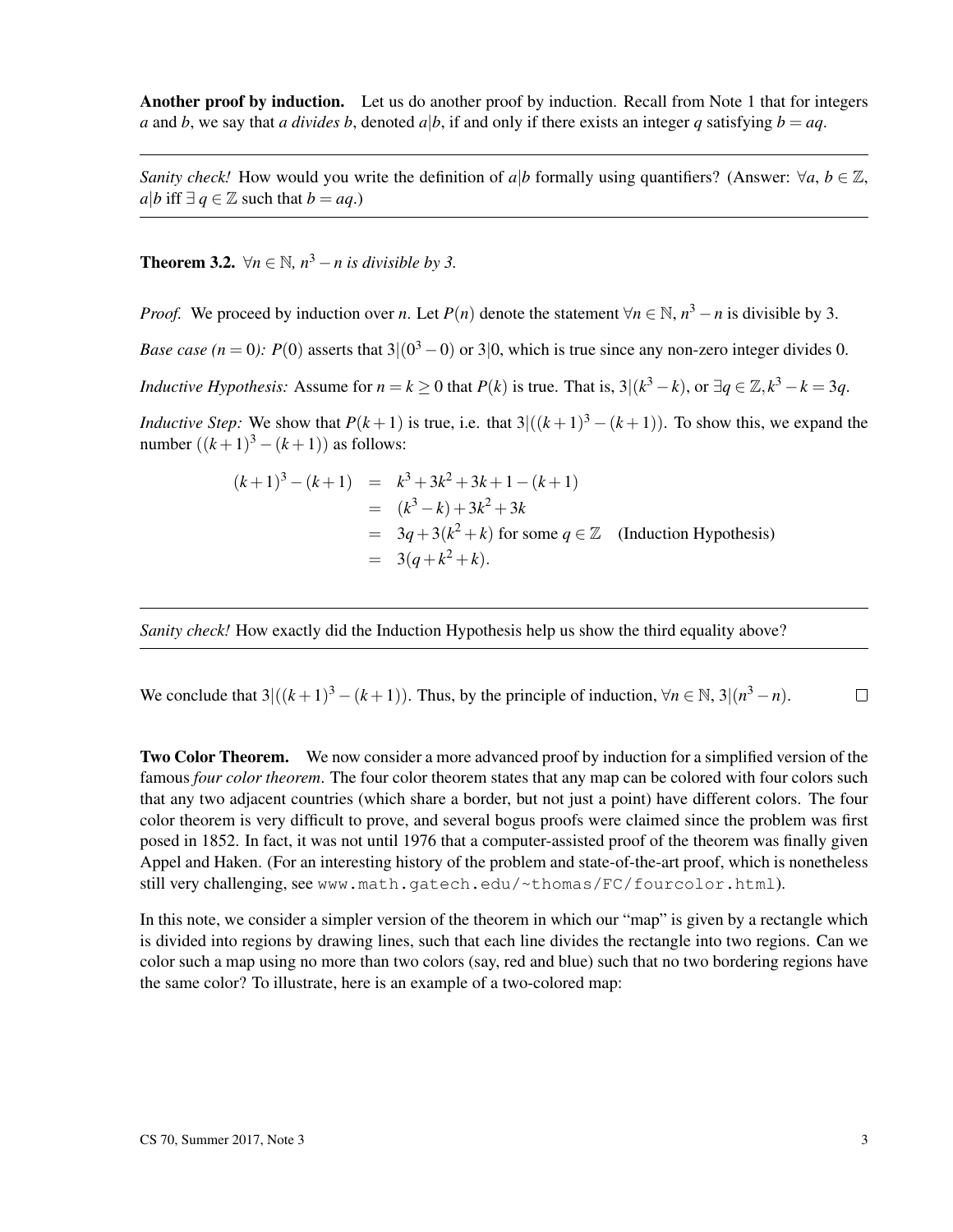

Theorem 3.3. *Let P*(*n*) *denote the statement "Any map with n lines is two-colorable". Then, it holds that*  $∀n ∈ ℕ P(n)$ .

*Proof.* We proceed by induction on *n*.

*Base Case (n* = 0): Clearly  $P(0)$  holds, since if we have  $n = 0$  lines, then we can color the entire map using a single color.

*Inductive Hypothesis:* For any  $n = k > 0$ , assume  $P(k)$ .

*Inductive Step:* We prove  $P(k+1)$ . Specifically, we are given a map with  $k+1$  lines and wish to show that it can be two-colored. Let's see what happens if we remove a line. With only *k* lines on the map, the Induction Hypothesis says we can two-color the map. Let us make the following observation: Given a valid coloring, if we swap red  $\leftrightarrow$  blue, we still have a two-coloring. With this in mind, let us place back the line we removed, and leave colors on one side of the line unchanged. On the other side of the line, swap red  $\leftrightarrow$  blue. This is illustrated by Figure 1. We claim that this is a valid two-coloring for the map with  $k+1$  lines.



Figure 1: (Left) The map with the  $(k+1)$ st line removed. (Right) The map with the  $(k+1)$ st line represented by dashed line.

Why does this work? Consider two regions separated by a shared border. Then, one of two cases must hold: Case 1 is when the shared border is the line that was removed and replaced, i.e. line  $k + 1$ . But by construction, we flipped the colors on one side of this line so that any two regions separated by it have distinct colors. Case 2 is when the shared border is one of the original *k* lines; here, the Induction Hypothesis guarantees that two regions separated by this border have different colors. Thus, in both cases, the regions separated by the shared border have distinct colors, as required. П

# 2 Strengthening the Induction Hypothesis

When using induction, it can be very important to choose the correct statement to prove. For example, suppose we wish to prove the statement:  $\forall n \geq 1$ , the sum of the first *n* odd numbers is a perfect square. Here is a first proof attempt via induction.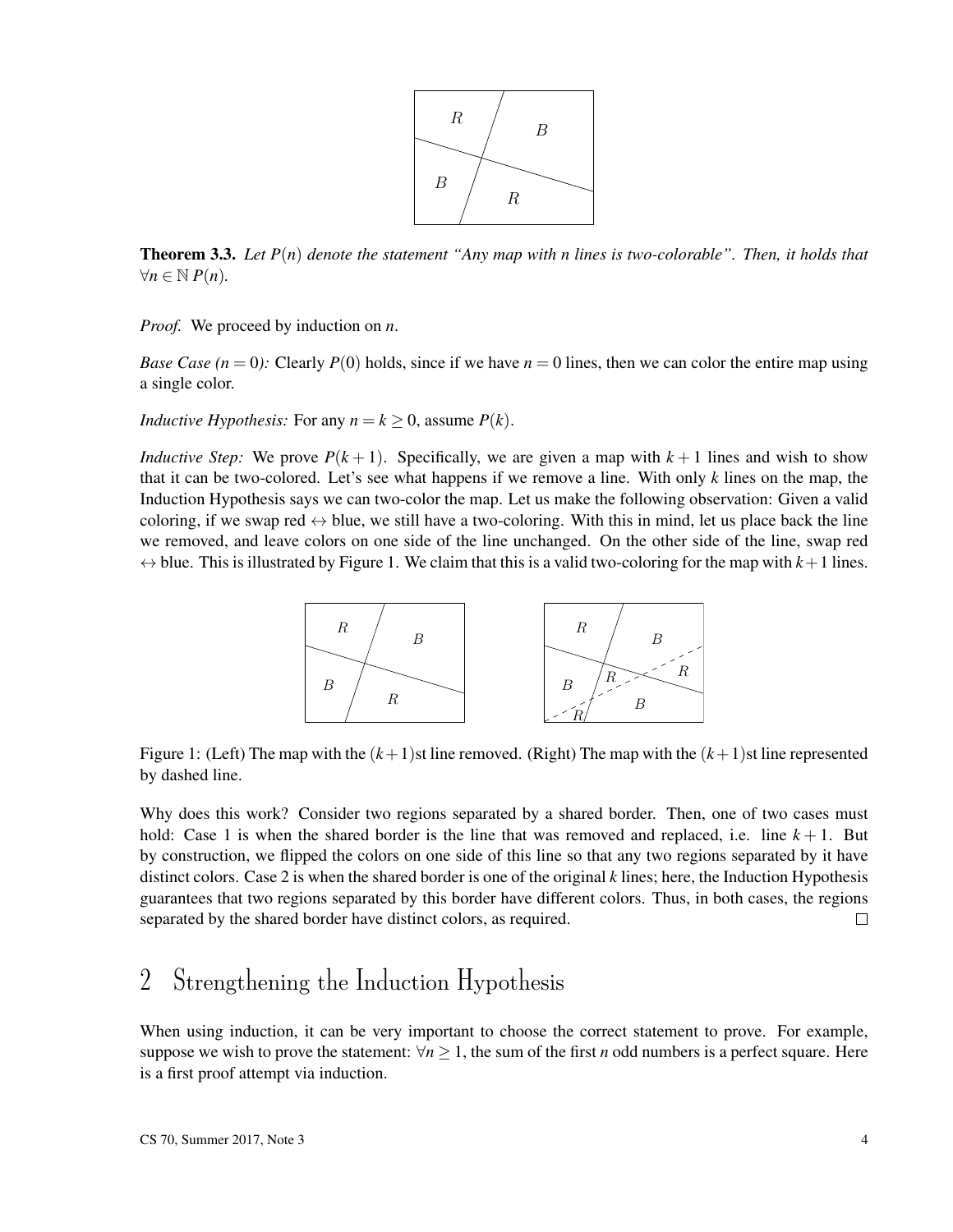*Proof attempt.* We proceed by induction on *n*.

*Base Case*  $(n = 1)$ *:* The first odd number is 1, which is a perfect square.

*Inductive Hypothesis:* Assume that the sum of the first *k* odd numbers is a perfect square, say  $m^2$ .

*Inductive Step:* The  $(k+1)$ st odd number is  $2k+1$ . Thus, by the induction hypothesis, the sum of the first  $k+1$  odd numbers is  $m^2+2k+1$ . But now we are stuck. Why should  $m^2+2k+1$  be a perfect square? It seems our Induction Hypothesis is too "weak"; it does not give us enough structure to say anything meaningful about the  $(k+1)$  case.

So let's take a step back for a moment, and do a preliminary check to ensure our claim isn't obviously false: Let's compute the values of the first few cases. Perhaps in the process, we can also uncover some hidden structure we have not yet identified.

- $n = 1$  :  $1 = 1^2$  is a perfect square.
- $n = 2 : 1 + 3 = 4 = 2^2$  is a perfect square.
- $n = 3 : 1 + 3 + 5 = 9 = 3^2$  is a perfect square.
- $n = 4$ :  $1+3+5+7 = 16 = 4^2$  is a perfect square.

It looks like we have good news and even better news: The good news is that we have not yet found a counterexample to our claim. The even better news is that there is a surprising pattern emerging — the sum of the first *n* odd numbers is not just a perfect square, but is equal precisely to  $n^2$ ! Motivated by this discovery, let's try something counterintuitive: Let us try to show the following *stronger* claim.

**Theorem 3.4.** For all  $n \geq 1$ , the sum of the first n odd numbers is  $n^2$ .

*Proof.* We proceed by induction on *n*.

*Base Case*  $(n = 1)$ : The first odd number is 1, which is  $1^2$ .

*Inductive Hypothesis:* Assume that the sum of the first *k* odd numbers is  $k^2$ .

*Inductive Step:* The  $(k+1)$ -st odd number is  $2k+1$ . Applying the Induction Hypothesis, the sum of the first  $k+1$  odd numbers is  $k^2 + (2k+1) = (k+1)^2$ . Thus, by the principle of induction the theorem holds.  $\Box$ 

So let's get this straight — we couldn't prove our original statement, so instead we hypothesized a stronger one and managed to prove that. Why on Earth did this work? The reason is that our original claim did not capture the true *structure* of the underlying fact we were trying to prove — it was too vague. As a result, our Induction Hypothesis wasn't strong enough to prove our desired result. In contrast, although our second claim is *a priori* stronger, it also has more structure to it; this, in turn, makes our Induction Hypothesis stronger — we can use the fact that not only is the sum of the first *k* odd numbers a perfect square, but that it in fact equals *k* 2 . This additional structure is exactly what we needed to complete the proof. In summary, we have demonstrated an example in which, although a claim was true, the precise formulation of the Induction Hypothesis made the difference between a failing and successful proof.

Example. Let us now try a second example; this time, we'll let you do some of the work! Suppose we wish to prove the claim:  $\forall n \geq 1$ ,  $\sum_{i=1}^{n} \frac{1}{i^2}$  $\frac{1}{i^2} \leq 2.$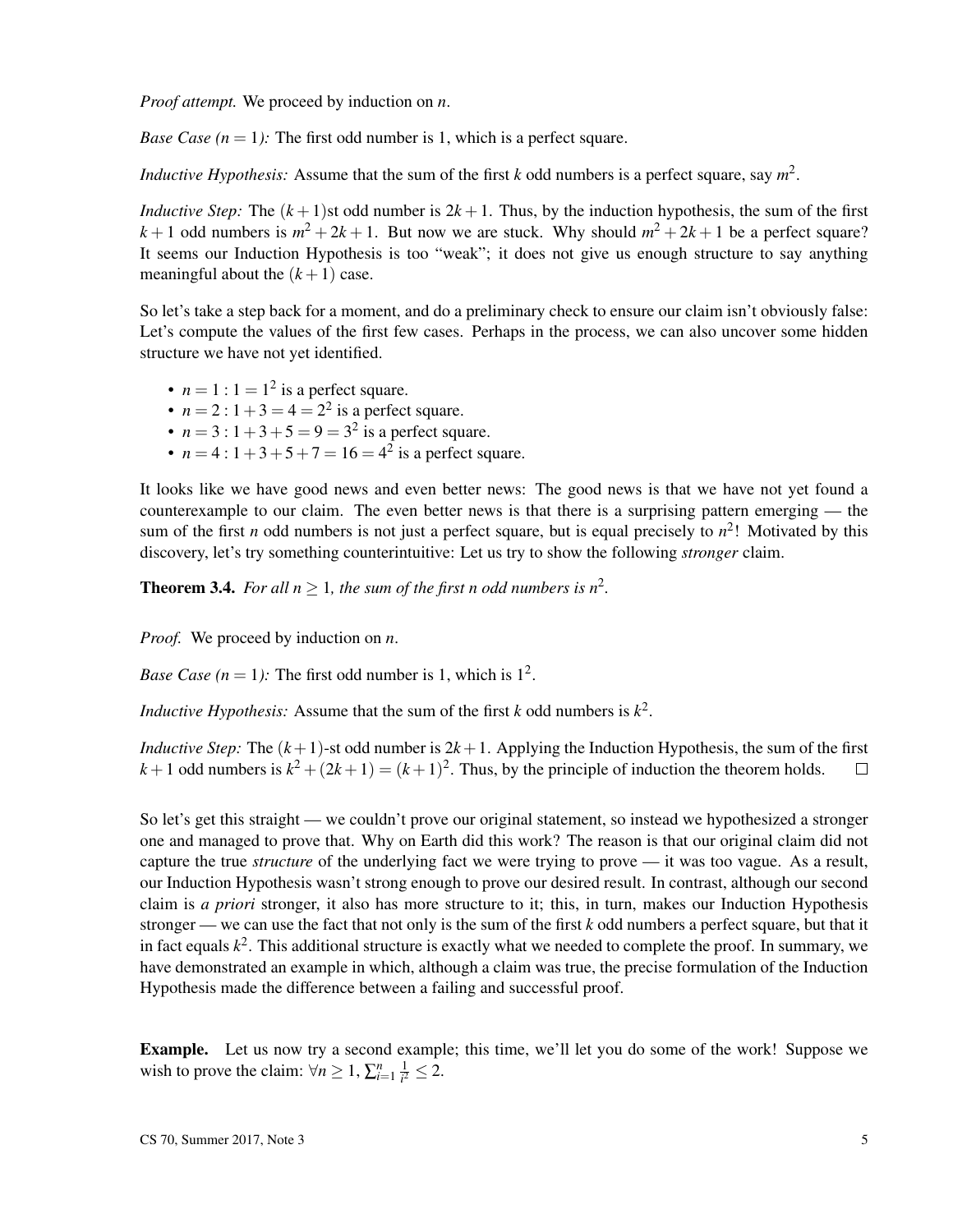*Sanity check!* The "obvious" choice of Induction Hypothesis says the following: Assume that for  $n = k$ ,  $\sum_{i=1}^k \frac{1}{i^2}$  $\frac{1}{l^2} \leq 2$ . Why does this not suffice to prove the claim for  $n = k + 1$ , i.e. to show that  $\sum_{i=1}^{k} \frac{1}{i^2}$  $\frac{1}{i^2} + \frac{1}{(k+1)}$  $\frac{1}{(k+1)^2} \leq 2$ ? (Hint: Is it possible that  $\sum_{i=1}^{k} \frac{1}{i^2}$ *i* <sup>2</sup> actually *equals* 2?)

Now let's again do the unthinkable — let's prove the following *stronger* statement, i.e. let's strengthen our induction hypothesis.

**Theorem 3.5.** *For all*  $n \geq 1$ *, n*  $\sum_{i=1}$ 1  $\frac{1}{i^2} \leq 2 - \frac{1}{n}$ *n .*

*Proof.* We proceed by induction on *n*.

*Base Case (n* = 1*):* We have 1 ∑ *i*=1 1  $\frac{1}{i^2} = 1 \leq 2 - \frac{1}{1}$  $\frac{1}{1}$ , as required.

*Inductive Hypothesis:* Assume that the claim holds for  $n = k$ .

*Inductive Step:* By the Induction Hypothesis, we have that

$$
\sum_{i=1}^{k+1} \frac{1}{i^2} = \sum_{i=1}^k \frac{1}{i^2} + \frac{1}{(k+1)^2} \le 2 - \frac{1}{k} + \frac{1}{(k+1)^2}.
$$

Thus, to prove our claim, it suffices to show that

$$
-\frac{1}{k} + \frac{1}{(k+1)^2} \le -\frac{1}{k+1}.\tag{4}
$$

*Exercise.* Show that Equation (4) holds. (Hint: Multiply both sides of the inequality by  $(k+1)$ .)

By the principle of mathematical induction, the claim holds.

 $\Box$ 

#### 3 Simple Induction vs. Strong Induction

Thus far, we have been using a notion of induction known as *simple* or *weak* induction. There is another notion of induction, which we now discuss, called *strong* induction. The latter is similar to simple induction, except we have a slightly different inductive hypothesis: Instead of just assuming  $P(k)$  is true (as was the case with simple induction), we assume the stronger statement that  $P(0), P(1), \ldots$ , and  $P(k)$  are *all* true (i.e. that  $\bigwedge_{i=0}^{k} P(i)$  is true).

Is there a difference between the power of strong and weak induction, i.e. can strong induction prove statements which weak induction cannot? *No!* Intuitively, this can be seen by returning to our domino analogy from Section 1. In this picture, weak induction says that if the  $k$ th domino falls, so does the  $(k+1)$ st one, whereas strong induction says that if dominos 1 through  $k$  fall, then so does the  $(k+1)$ st one. But these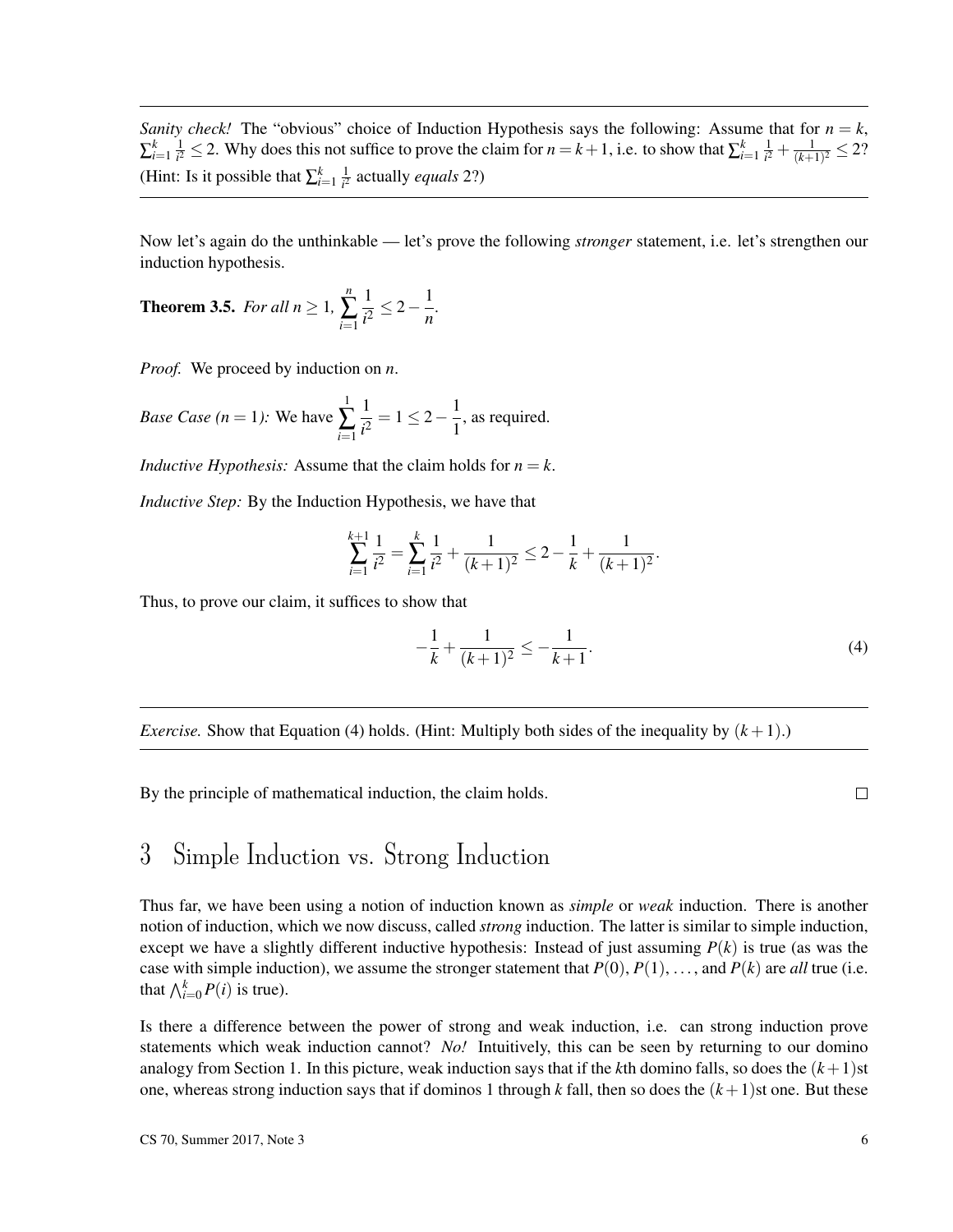scenarios are equivalent: If the first domino falls, then applying weak induction repeatedly we conclude that the first domino in turn topples dominos 2 through  $k$ , setting up the case of  $k + 1$ , just as is the case with strong induction. With that said, strong induction does have an appealing advantage — it can make proofs *easier*, since we get to assume a stronger hypothesis. How should we understand this? Consider the analogy of a screwdriver and a power screwdriver — they both accomplish the same task, but the latter is much easier to use!

Let's try a simple example<sup>1</sup> of strong induction. As a bonus, this is our first induction proof requiring *multiple* base cases.

**Theorem 3.6.** For every natural number  $n > 12$ , it holds that  $n = 4x + 5y$  for some  $x, y \in \mathbb{N}$ .

*Proof.* We proceed by induction on *n*.

*Base Case (n = 12):* We have  $12 = 4 \cdot 3 + 5 \cdot 0$ .

*Base Case (n = 13):* We have  $13 = 4 \cdot 2 + 5 \cdot 1$ .

*Base Case (n = 14):* We have  $14 = 4 \cdot 1 + 5 \cdot 2$ .

*Base Case (n = 15):* We have  $15 = 4 \cdot 0 + 5 \cdot 3$ .

*Inductive Hypothesis:* Assume that the claim holds for all  $12 \le n \le k$  for  $k \ge 15$ .

*Inductive Step:* We prove the claim for  $n = k + 1 > 16$ . Specifically, note that  $(k + 1) - 4 > 12$ ; thus, the Induction Hypothesis implies that  $(k + 1) - 4 = 4x' + 5y'$  for some  $x', y' \in \mathbb{N}$ . Setting  $x = x' + 1$  and  $y = y'$ completes the proof.  $\Box$ 

*Sanity check!* Why would the proof above fail if we used weak induction instead of strong induction?

Let's try a second, more advanced, example. For this, recall that a number  $n \geq 2$  is prime if 1 and *n* are its only divisors.

**Theorem 3.7.** *Every natural number*  $n > 1$  *can be written as a product of primes.* 

*Proof.* We proceed by induction on *n*. Let  $P(n)$  be the proposition that *n* can be written as a product of primes. We will prove that *P*(*n*) is true for all  $n \ge 2$ .

*Base Case (n = 2):* We start at  $n = 2$ . Clearly  $P(2)$  holds, since 2 is a prime number.

*Inductive Hypothesis:* Assume  $P(n)$  is true *for all*  $2 \le n \le k$ .

*Inductive Step:* Prove that  $n = k + 1$  can be written as a product of primes. We have two cases: either  $k+1$  is a prime number, or it is not. For the first case, if  $k+1$  is a prime number, then we are done. For the second case, if  $k + 1$  is not a prime number, then by definition  $k + 1 = xy$  for some  $x, y \in \mathbb{Z}^+$  satisfying  $1 < x, y < k + 1$ . By the Induction Hypothesis, x and y can each be written as a product of primes (since  $x, y \le n$ ). But this implies that  $k+1$  can also be written as a product of primes.  $\Box$ 

 $1$ <sup>1</sup>This problem also goes under the name of the Postage Stamp Problem, which states that every amount of postage over 12 cents can be paid using 4- and 5-cent stamps.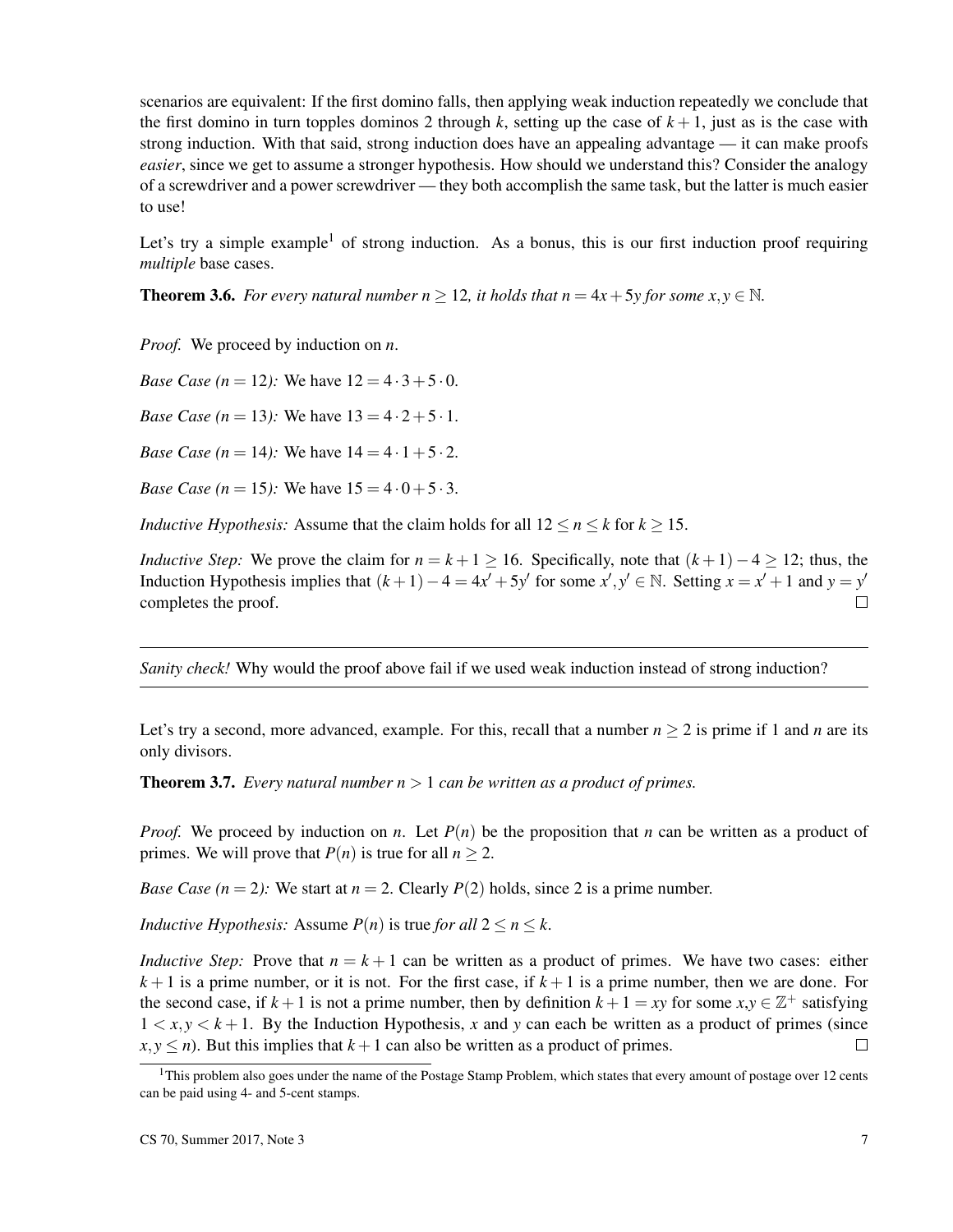*Sanity check!* Why does this proof fail if we instead use simple induction? (Hint: Suppose  $k = 42$ . Since  $42 = 6 \times 7$ , in the Inductive Step we wish to use the facts that  $P(6)$  and  $P(7)$  are true. But weak induction does not give us this — which value of *P* does weak induction allow us to assume is true in this case?)

Finally, for those who wish to have a more formal understanding of why weak and strong induction are equivalent, consider the following. Let  $O(n) = P(0) \wedge P(1) \wedge \cdots \wedge P(n)$ . Then, strong induction on *P* is equivalent to weak induction on *Q*.

#### 4 Recursion, programming, and induction

There is an intimate connection between induction and recursion, which we explore here via two examples.

**Example 1: Fibonacci's rabbits.** In the 13th century lived a famous Italian mathematician known as Fibonacci<sup>2</sup>, who in 1202 considered the following rabbit-based puzzle: Starting with a pair of rabbits, how many rabbits are there after a year, if each month each pair begets a new pair which from the second month on becomes productive? This model of population growth can be modeled by recursively defining a function; the resulting sequence of numbers is nowadays referred to as the *Fibonacci* numbers.

To recursively model our rabbit population, let  $F(n)$  denote the number of pairs of rabbits in month *n*. By the rules above, our initial conditions are as follows: Clearly  $F(0) = 0$ . In month 1, a single pair of rabbits is introduced, implying  $F(1) = 1$ . Finally, since it takes a month for new rabbits to become reproductive, we also have  $F(2) = 1$ .

In month 3, the fun begins. For example,  $F(3) = 2$ , since the original pair breeds to produce a new pair. But how about  $F(n)$  for a general value of *n*? It seems difficult to give an explicit formula for  $F(n)$ . However, we can define  $F(n)$  *recursively* as follows. In month  $n-1$ , by definition we have  $F(n-1)$  pairs. How many of these pairs were productive? Well, only those that were already alive in the previous month, i.e.  $F(n-2)$ of them. Thus, we have  $F(n-2)$  new pairs in the *n*th month in addition to our existing  $F(n-1)$  pairs. Hence, we have  $F(n) = F(n-1) + F(n-2)$ . To summarize:

•  $F(0) = 0$ .

• 
$$
F(1) = 1
$$
.

• For  $n > 2$ ,  $F(n) = F(n-1) + F(n-2)$ .

Pretty neat, except you might wonder why we care about rabbit reproduction in the first place! It turns out this simplified model of population growth illustrates a fundamental principle: Left unchecked, populations grow exponentially over time. In fact, understanding the significance of this unchecked exponential population growth was a key step that led Darwin to formulate his theory of evolution. To quote Darwin: "There is no exception to the rule that every organic being increases at so high a rate, that if not destroyed, the earth would soon be covered by the progeny of a single pair."

Now, we promised you programming in the title of this section, so here it is  $-$  a trivial recursive program to evaluate  $F(n)$ :

 ${}^{2}$ Fibonacci was also known as Leonardo of Pisa. If you ever find yourself in Pisa, Italy, you can visit his grave; his remains are buried at Campo Santo.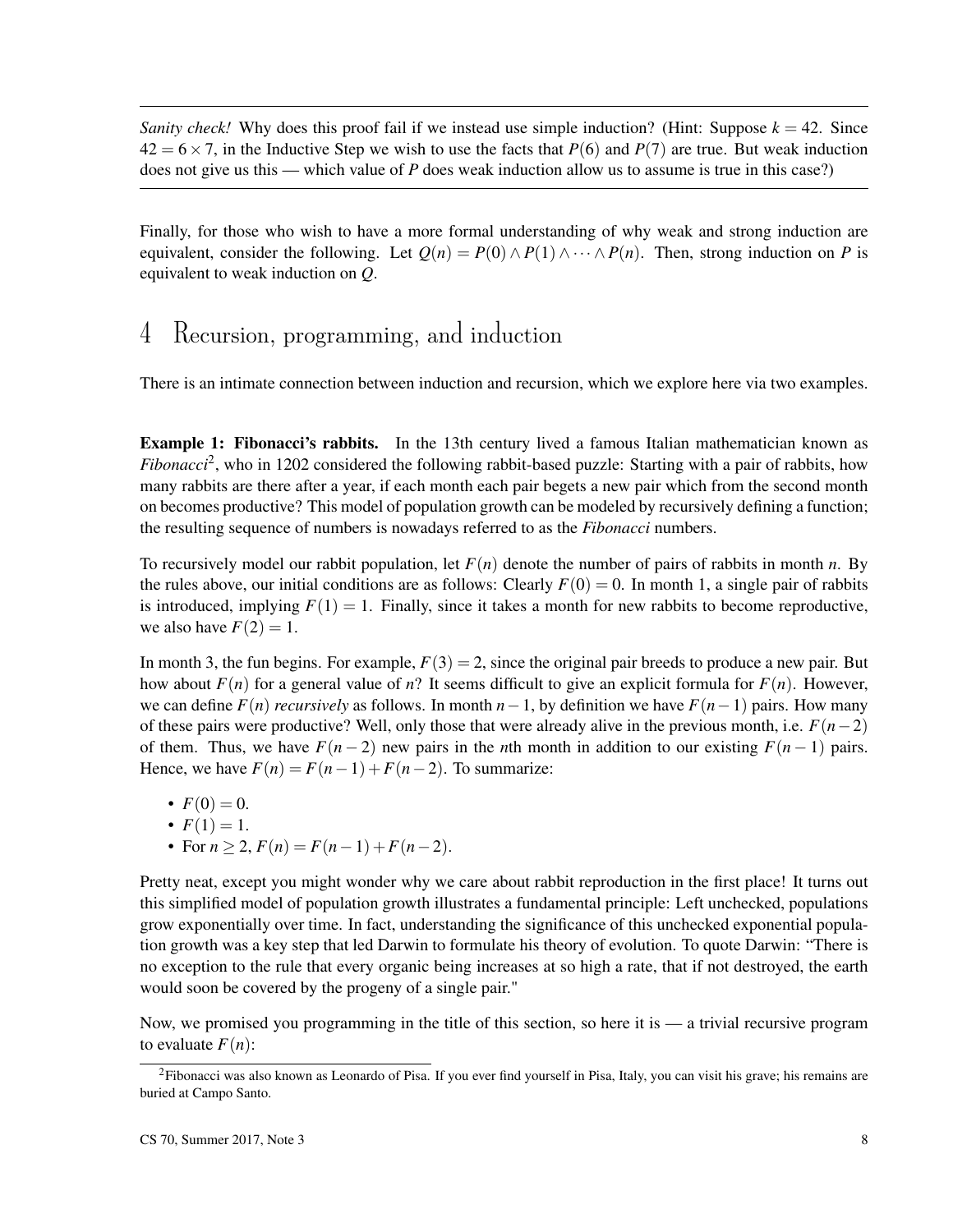```
function F(n)
if n=0 then return 0
if n=1 then return 1
else return F(n-1) + F(n-2)
```
*Exercise.* How long does it take this program to compute  $F(n)$ , i.e. how many calls to  $F(n)$  are needed?

The exercise above should convince you that this is a very inefficient way to compute the *n*th Fibonacci number. Here is a much faster iterative algorithm to accomplish the same task (this should be a familiar example of turning a tail-recursion into an iterative algorithm):

```
function F_2(n)if n=0 then return 0
if n=1 then return 1
a = 1b = 0for k = 2 to n do
  temp = a
  a = a + bb = tempreturn a
```
*Exercise.* How long does this iterative algorithm take to compute  $F_2(n)$ , i.e. how many iterations of its loop are needed? Can you show by induction that this new function  $F_2(n) = F(n)$ ?

**Example 2: Binary search.** We next use induction to analyze a recursive algorithm which even your grandmother is likely familiar with — binary search! Let us discuss binary search in the context of finding a word in the dictionary: To find word *W*, we open the dictionary to its middle page. If the letter of that page comes after the first letter of *W*, we recurse on the first half of the dictionary; else, we recurse on the last half of the dictionary. (For simplicity, we ignore the issue of dividing a dictionary with an *odd* number of pages into two halves.) Once we've narrowed down the dictionary to a single page, we resort to a brute force search to find *W* on that page. In pseudocode, we have:

- 1. //precondition: *W* is a word and *D* is a subset of the dictionary with at least 1 page.
- 2. //postcondition: Either the definition of *W* is returned, or "*W* not found" is returned.
- 3. findWord(*W*, *D*) {
- 4. //Base case
- 5. If (*D* has precisely one page)
- 6. Look for *W* in *D* by brute force. If found, return its definition; else, return "*W* not found".
- 7.
- 8. //Recursive case
- 9. Let  $W'$  be the first word on the middle page of *D*.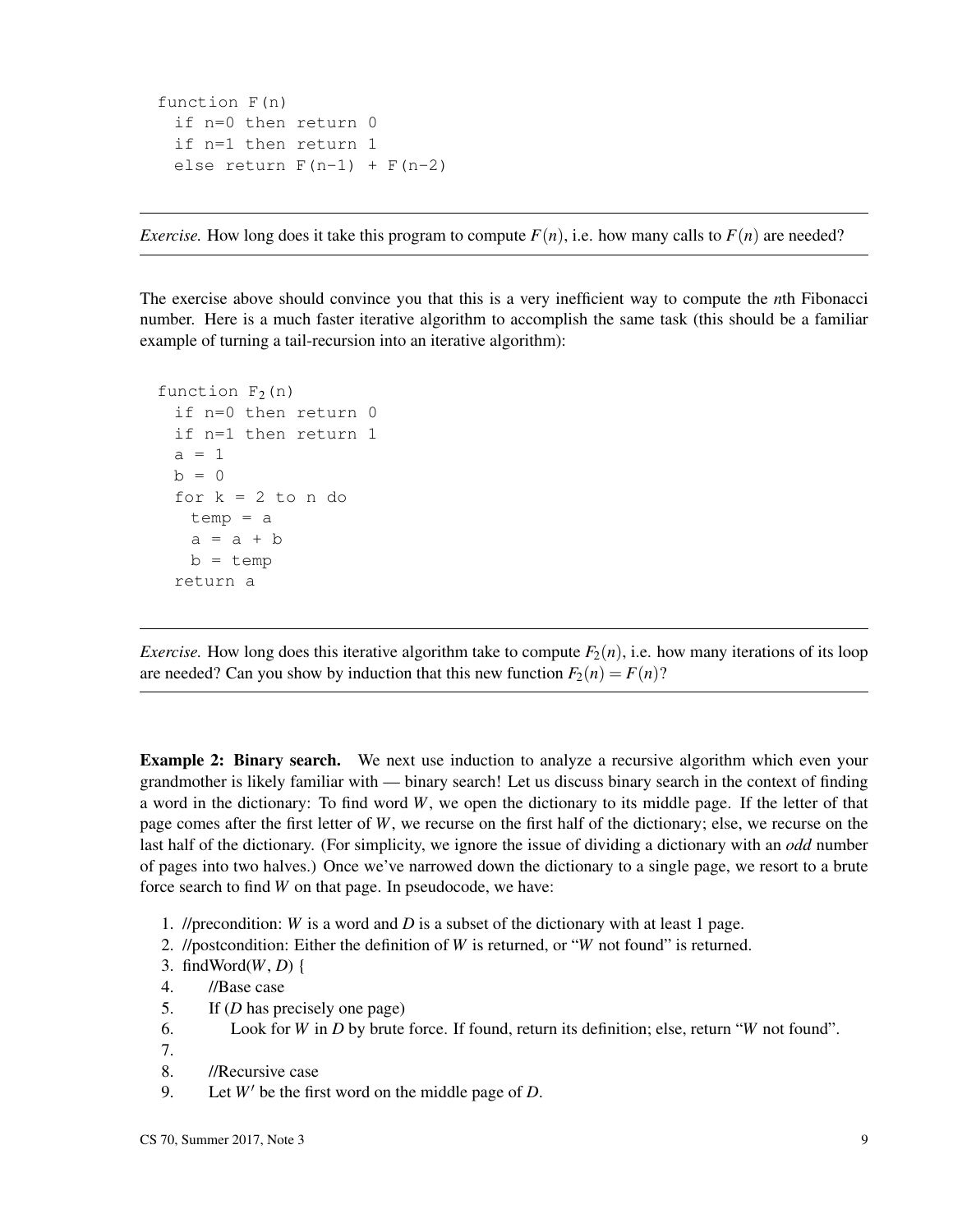- 10. If (*W* comes before  $W'$ ) 11. return findWord( first half of *D* ) 12. Else 13. return findWord( last half of *D* ) 14. }
- Let us prove using induction that findWord() is *correct*, i.e. it returns the definition of *W* if *W* is in the dictionary *D*. As a bonus, the proof requires us to use *strong* induction instead of simple induction!

*Proof of correctness of findWord().* We proceed by strong induction on the number of pages, *n*, in *D*.

*Base Case*  $(n = 1)$ : If *D* has one page, line 6 searches via brute force for *W*. Thus, if *W* is present, it is found and returned; else, we return "*W* not found", as desired.

*Inductive Hypothesis:* Assume that findWord() is correct for all  $1 \le n \le k$ . We prove it is correct for  $n = k + 1$ .

*Inductive Step:* After Step 9, we know W'; thus we can determine whether *W* must be in the first or second half of *D*. In the first case, we recurse on the first half of *D* in line 11, and in the second case we recurse on the second half of *D* in line 13. By the Induction Hypothesis, the recursive call correctly finds *W* in the first or second half, or returns "*W* not found". Since we return the recursive call's answer, we conclude that findWord() correctly finds *W* in *D* of size  $n = k + 1$ . By the principle of mathematical induction, the findWord() is correct.  $\Box$ 

*Sanity check!* Why did we require *strong* induction in the proof above?

## 5 False proofs

It is very easy to prove false things if your proof is incorrect! Let's illustrate with a famous example. In the middle of the last century, a colloquial expression in common use was "that is a horse of a different color", referring to something that is quite different from normal or common expectation. The reknowned mathematician George Polya, who was also a great expositor of mathematics for the lay public, gave the following proof to show that there is no horse of a different color!

Theorem 3.8. *All horses are the same color.*

*Proof.* We proceed by induction on the number of horses, *n*. Let  $P(n)$  denote the statement of the claim.

*Base Case*  $(n = 1)$ :  $P(1)$  is certainly true, since if you have a set containing just one horse, all horses in the set have the same color.

*Inductive Hypothesis:* Assume  $P(n)$  holds for any  $n \geq 1$ .

*Inductive Step:* Given a set of  $n+1$  horses  $\{h_1, h_2, \ldots, h_{n+1}\}$ , we can exclude the last horse in the set and apply the inductive hypothesis just to the first *n* horses  $\{h_1, \ldots, h_n\}$ , deducing that they all have the same